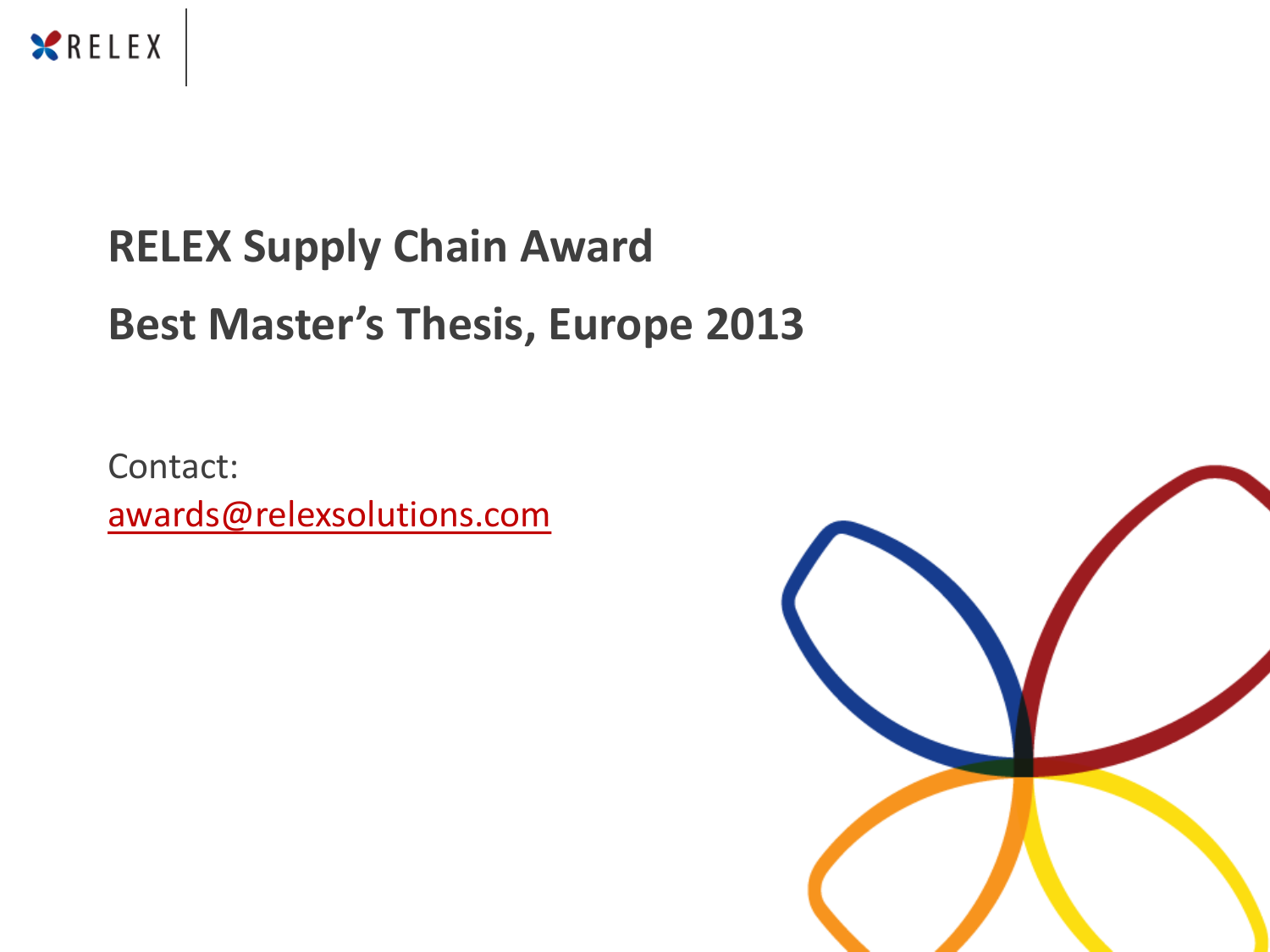### XRELEX

## **RELEX Award - Best Supply Chain Master Thesis in Europe 2013**

- RELEX will choose the best Supply Chain, CPFR or S&OP Thesis with a focus on retail planning (Forecasting, replenishment, seasons or promotions management, allocations, inventory management or assortment management)
- The winner will be rewarded with the award and **EUR 2.000** and invited to RELEX Supply Chain seminar 2014 in Helsinki to present the work (RELEX will cover the travel costs)

#### • **The competition Jury**:

- Jan Holmström, Dr. (Tech.), Professor, Aalto University & Visiting Professor, Chalmers University of Technology
- Andrew Blatherwick, RELEX Director
- Mikko Kärkkäinen, D.Sc. (Tech.), Managing Director and co-founder of RELEX
- Timo Ala-Risku, D.Sc. (Tech.), Country Manager, RELEX Germany
- Jouni Kauremaa , D.Sc. (Tech.), Project Manager, RELEX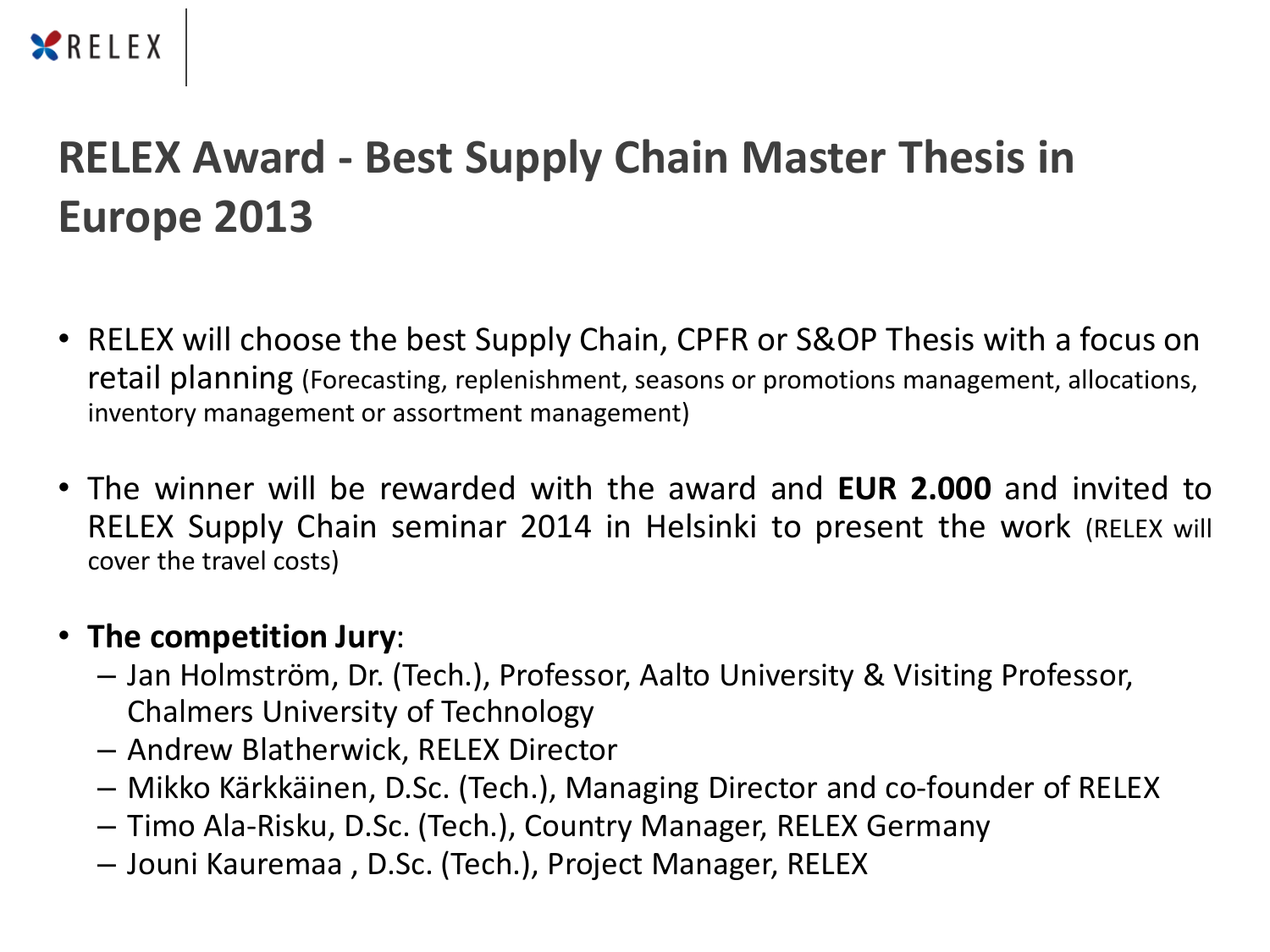

## **Who Can Apply and How?**

• The competition is open to anyone who has submitted **S&OP/Supply Chain related Master's Thesis** in European University during the year 2013

### **Application guidelines:**

- Application deadline: **January 2nd, 2014**
- Please send your own Thesis and a summary of 1.000 words in English to RELEX in .pdf format to: <u>awards@relexsolutions.com</u>.
- The applying Theses should be written in English, German, Swedish or Finnish
- Please join an **English summary** describing the research, its significance and key findings (1.000 words)
- RELEX will contact the winner personally in early January with an invitation to Helsinki to present the work at RELEX seminar (Jan. 22nd)